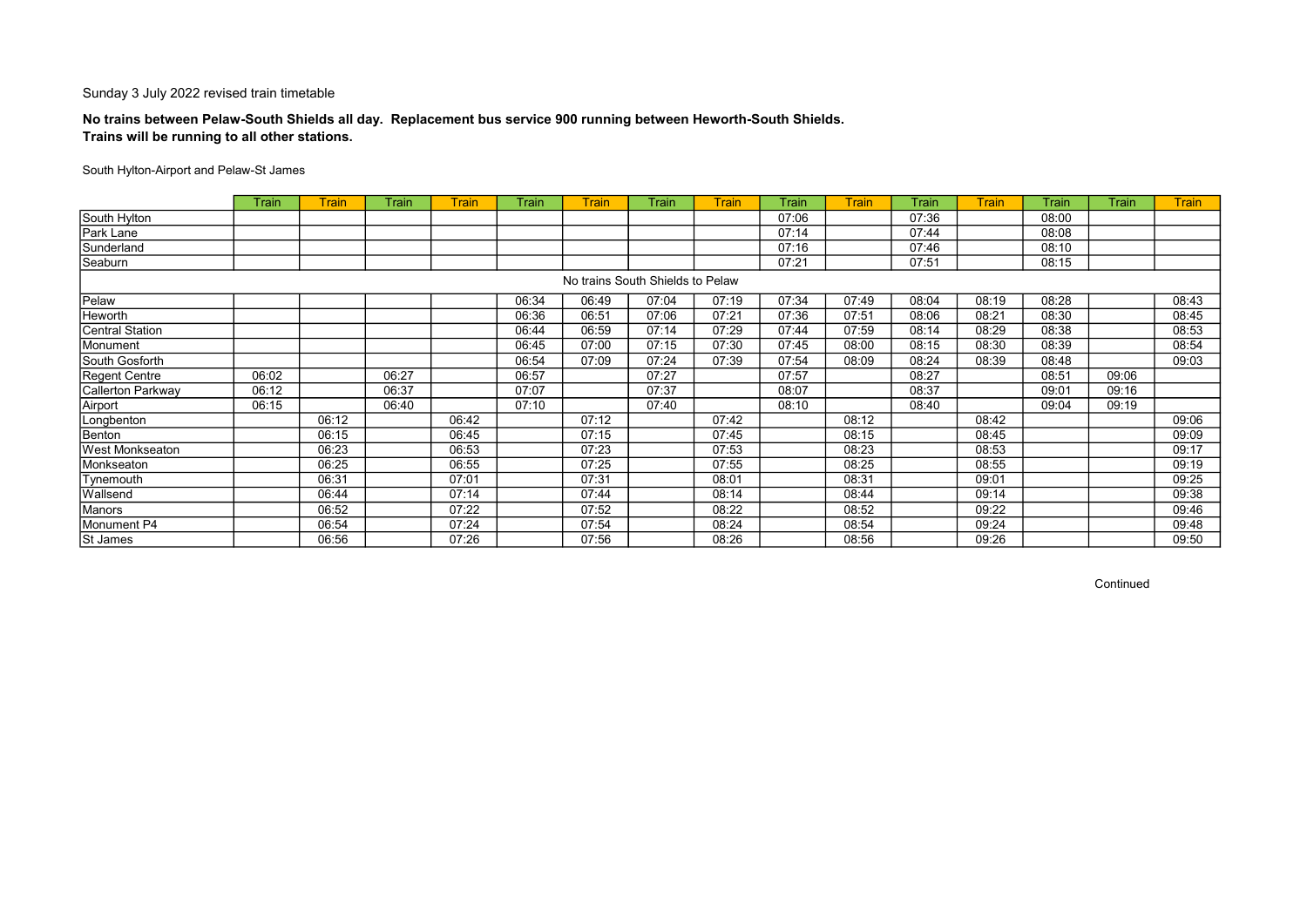## No trains between Pelaw-South Shields all day. Replacement bus service 900 running between Heworth-South Shields. Trains will be running to all other stations.

|                          | Train | Train | Train | <b>Train</b> | Train | Train | <b>Train</b>                     | Train | Train | <b>Train</b> | Train | Train | Train | Train | <b>Train</b> |
|--------------------------|-------|-------|-------|--------------|-------|-------|----------------------------------|-------|-------|--------------|-------|-------|-------|-------|--------------|
| South Hylton             | 08:30 |       |       |              | 09:00 |       |                                  | 09:30 |       |              |       | 09:52 |       | 10:07 |              |
| Park Lane                | 08:38 |       |       |              | 09:08 |       |                                  | 09:38 |       |              |       | 10:00 |       | 10:15 |              |
| Sunderland               | 08:40 |       |       |              | 09:10 |       |                                  | 09:40 |       |              |       | 10:02 |       | 10:17 |              |
| Seaburn                  | 08:45 |       |       |              | 09:15 |       |                                  | 09:45 |       |              |       | 10:07 |       | 10:22 |              |
|                          |       |       |       |              |       |       | No trains South Shields to Pelaw |       |       |              |       |       |       |       |              |
| Pelaw                    | 08:58 |       | 09:13 |              | 09:28 |       | 09:43                            | 09:58 | 10:01 | 10:13        |       | 10:21 | 10:28 | 10:36 | 10:43        |
| Heworth                  | 09:00 |       | 09:15 |              | 09:30 |       | 09:45                            | 10:00 | 10:03 | 10:15        |       | 10:23 | 10:30 | 10:38 | 10:45        |
| <b>Central Station</b>   | 09:08 |       | 09:23 |              | 09:38 |       | 09:53                            | 10:08 | 10:11 | 10:22        |       | 10:30 | 10:37 | 10:45 | 10:52        |
| Monument                 | 09:09 |       | 09:24 |              | 09:39 |       | 09:54                            | 10:09 | 10:12 | 10:24        |       | 10:32 | 10:39 | 10:47 | 10:54        |
| South Gosforth           | 09:18 |       | 09:33 |              | 09:48 |       | 10:03                            | 10:18 | 10:21 | 10:33        |       | 10:41 | 10:48 | 10:56 | 11:03        |
| Regent Centre            | 09:21 | 09:36 |       |              | 09:51 | 10:06 |                                  | 10:21 |       |              | 10:36 | 10:43 |       | 10:58 |              |
| <b>Callerton Parkway</b> | 09:31 | 09:46 |       |              | 10:01 | 10:16 |                                  | 10:31 |       |              | 10:46 | 10:53 |       | 11:08 |              |
| Airport                  | 09:34 | 09:49 |       |              | 10:04 | 10:19 |                                  | 10:34 |       |              | 10:49 | 10:56 |       | 11:11 |              |
| Longbenton               |       |       | 09:36 | 09:51        |       |       | 10:06                            |       | 10:24 | 10:35        |       |       | 10:50 |       | 11:05        |
| Benton                   |       |       | 09:39 | 09:54        |       |       | 10:09                            |       | 10:27 | 10:38        |       |       | 10:53 |       | 11:08        |
| West Monkseaton          |       |       | 09:47 | 10:02        |       |       | 10:17                            |       | 10:35 | 10:47        |       |       | 11:02 |       | 11:17        |
| Monkseaton               |       |       | 09:49 | 10:04        |       |       | 10:19                            |       | 10:37 | 10:49        |       |       | 11:04 |       | 11:19        |
| Tynemouth                |       |       | 09:55 | 10:10        |       |       | 10:25                            |       | 10:43 | 10:55        |       |       | 11:10 |       | 11:25        |
| Wallsend                 |       |       | 10:08 | 10:23        |       |       | 10:38                            |       | 10:56 | 11:08        |       |       | 11:23 |       | 11:38        |
| Manors                   |       |       | 10:16 | 10:31        |       |       | 10:46                            |       | 11:04 | 11:16        |       |       | 11:31 |       | 11:46        |
| Monument P4              |       |       | 10:18 | 10:33        |       |       | 10:48                            |       | 11:06 | 11:17        |       |       | 11:32 |       | 11:47        |
| St James                 |       |       | 10:20 | 10:35        |       |       | 10:50                            |       | 11:08 | 11:19        |       |       | 11:34 |       | 11:49        |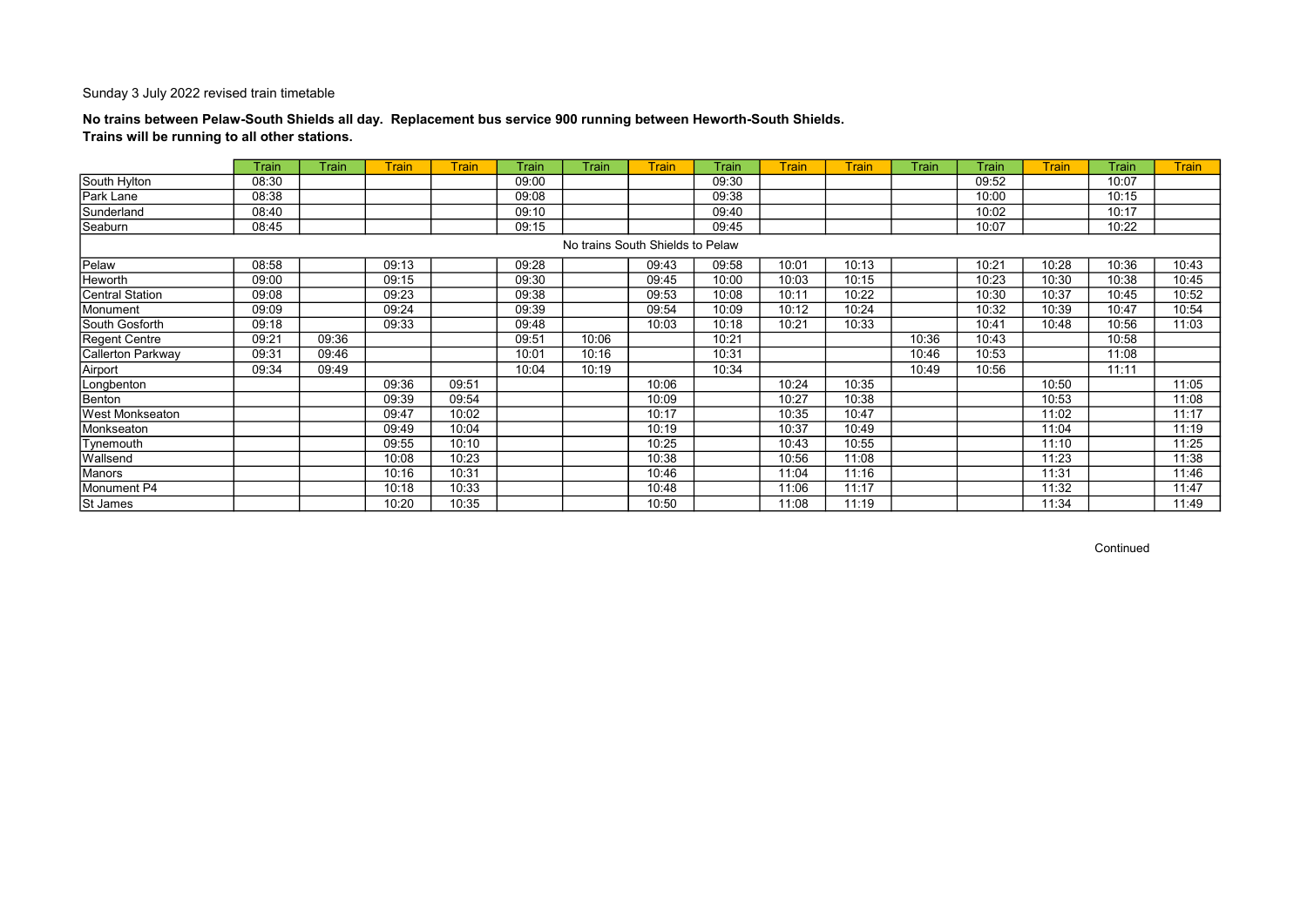## No trains between Pelaw-South Shields all day. Replacement bus service 900 running between Heworth-South Shields. Trains will be running to all other stations.

|                   | Train | <b>Train</b> | Train | <b>Train</b> | Train | <b>Train</b>                     | Train | <b>Train</b> | Train | <b>Train</b> | Train | <b>Train</b> | Train | <b>Train</b> | Train |
|-------------------|-------|--------------|-------|--------------|-------|----------------------------------|-------|--------------|-------|--------------|-------|--------------|-------|--------------|-------|
| South Hylton      | 10:22 |              | 10:37 |              | 10:52 |                                  | 11:07 |              | 11:22 |              | 11:37 |              | 11:52 |              | 12:07 |
| Park Lane         | 10:30 |              | 10:45 |              | 11:00 |                                  | 11:15 |              | 11:30 |              | 11:45 |              | 12:00 |              | 12:15 |
| Sunderland        | 10:32 |              | 10:47 |              | 11:02 |                                  | 11:17 |              | 11:32 |              | 11:47 |              | 12:02 |              | 12:17 |
| Seaburn           | 10:37 |              | 10:52 |              | 11:07 |                                  | 11:22 |              | 11:37 |              | 11:52 |              | 12:07 |              | 12:22 |
|                   |       |              |       |              |       | No trains South Shields to Pelaw |       |              |       |              |       |              |       |              |       |
| Pelaw             | 10:51 | 10:58        | 11:06 | 11:13        | 11:21 | 11:28                            | 11:36 | 11:43        | 11:51 | 11:58        | 12:06 | 12:13        | 12:21 | 12:28        | 12:36 |
| Heworth           | 10:53 | 11:00        | 11:08 | 11:15        | 11:23 | 11:30                            | 11:38 | 11:45        | 11:53 | 12:00        | 12:08 | 12:15        | 12:23 | 12:30        | 12:38 |
| Central Station   | 11:00 | 11:07        | 11:15 | 11:22        | 11:30 | 11:37                            | 11:45 | 11:52        | 12:00 | 12:07        | 12:15 | 12:22        | 12:30 | 12:37        | 12:45 |
| Monument          | 11:02 | 11:09        | 11:17 | 11:24        | 11:32 | 11:39                            | 11:47 | 11:54        | 12:02 | 12:09        | 12:17 | 12:24        | 12:32 | 12:39        | 12:47 |
| South Gosforth    | 11:11 | 11:18        | 11:26 | 11:33        | 11:41 | 11:48                            | 11:56 | 12:03        | 12:11 | 12:18        | 12:26 | 12:33        | 12:41 | 12:48        | 12:56 |
| Regent Centre     | 11:13 |              | 11:28 |              | 11:43 |                                  | 11:58 |              | 12:13 |              | 12:28 |              | 12:43 |              | 12:58 |
| Callerton Parkway | 11:23 |              | 11:38 |              | 11:53 |                                  | 12:08 |              | 12:23 |              | 12:38 |              | 12:53 |              | 13:08 |
| Airport           | 11:26 |              | 11:41 |              | 11:56 |                                  | 12:11 |              | 12:26 |              | 12:41 |              | 12:56 |              | 13:11 |
| Longbenton        |       | 11:20        |       | 11:35        |       | 11:50                            |       | 12:05        |       | 12:20        |       | 12:35        |       | 12:50        |       |
| Benton            |       | 11:23        |       | 11:38        |       | 11:53                            |       | 12:08        |       | 12:23        |       | 12:38        |       | 12:53        |       |
| West Monkseaton   |       | 11:32        |       | 11:47        |       | 12:02                            |       | 12:17        |       | 12:32        |       | 12:47        |       | 13:02        |       |
| Monkseaton        |       | 11:34        |       | 11:49        |       | 12:04                            |       | 12:19        |       | 12:34        |       | 12:49        |       | 13:04        |       |
| Tynemouth         |       | 11:40        |       | 11:55        |       | 12:10                            |       | 12:25        |       | 12:40        |       | 12:55        |       | 13:10        |       |
| Wallsend          |       | 11:53        |       | 12:08        |       | 12:23                            |       | 12:38        |       | 12:53        |       | 13:08        |       | 13:23        |       |
| Manors            |       | 12:01        |       | 12:16        |       | 12:31                            |       | 12:46        |       | 13:01        |       | 13:16        |       | 13:31        |       |
| Monument P4       |       | 12:02        |       | 12:17        |       | 12:32                            |       | 12:47        |       | 13:02        |       | 13:17        |       | 13:32        |       |
| <b>St James</b>   |       | 12:04        |       | 12:19        |       | 12:34                            |       | 12:49        |       | 13:04        |       | 13:19        |       | 13:34        |       |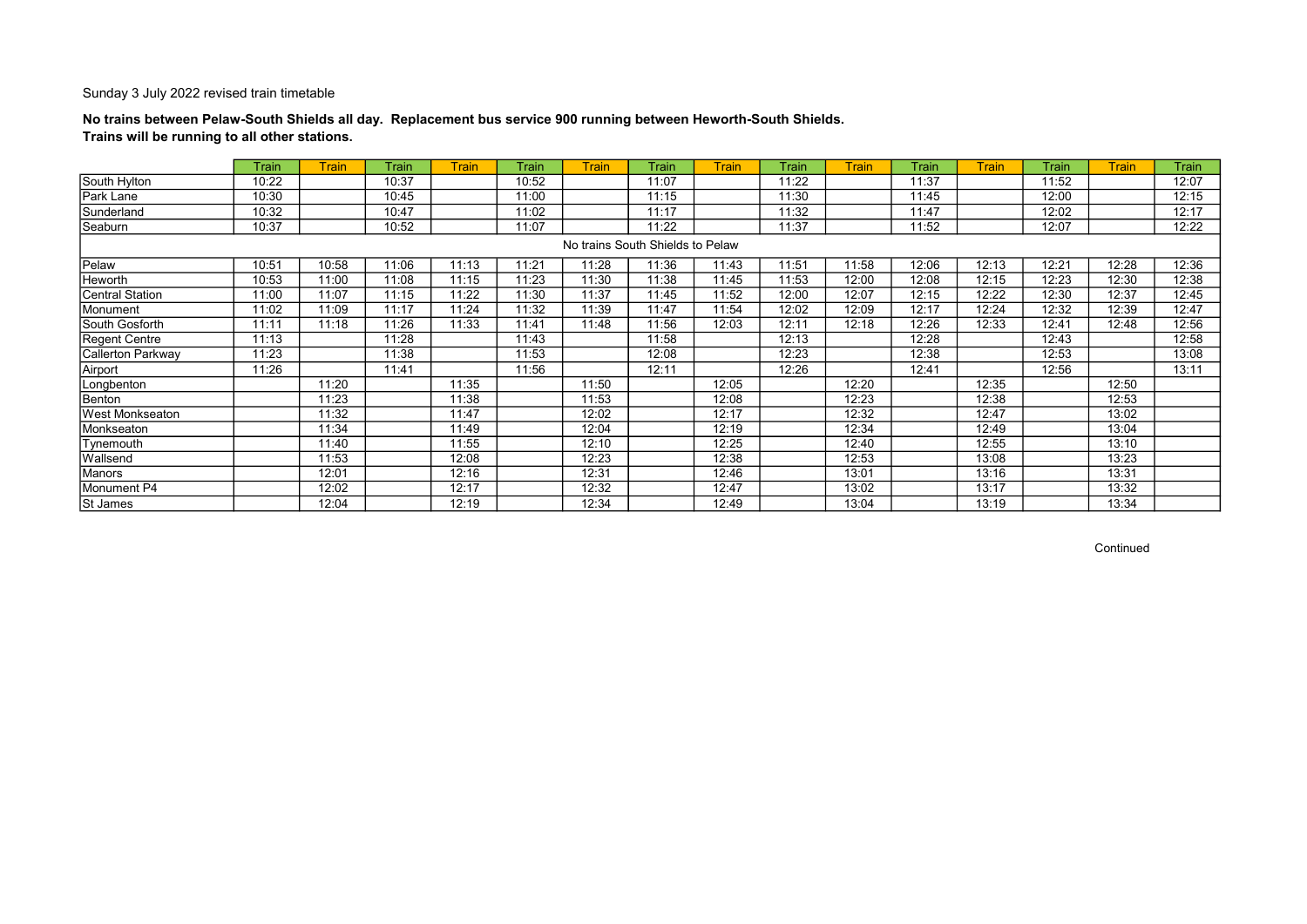## No trains between Pelaw-South Shields all day. Replacement bus service 900 running between Heworth-South Shields. Trains will be running to all other stations.

|                          | <b>Train</b> | Train | Train | Train | <b>Train</b> | Train                            | <b>Train</b> | Train | Train | Train | <b>Train</b> | Train | Train | Train | <b>Train</b> |
|--------------------------|--------------|-------|-------|-------|--------------|----------------------------------|--------------|-------|-------|-------|--------------|-------|-------|-------|--------------|
| South Hylton             |              | 12:22 |       | 12:37 |              | 12:52                            |              | 13:07 |       | 13:22 |              | 13:37 |       | 13:52 |              |
| Park Lane                |              | 12:30 |       | 12:45 |              | 13:00                            |              | 13:15 |       | 13:30 |              | 13:45 |       | 14:00 |              |
| Sunderland               |              | 12:32 |       | 12:47 |              | 13:02                            |              | 13:17 |       | 13:32 |              | 13:47 |       | 14:02 |              |
| Seaburn                  |              | 12:37 |       | 12:52 |              | 13:07                            |              | 13:22 |       | 13:37 |              | 13:52 |       | 14:07 |              |
|                          |              |       |       |       |              | No trains South Shields to Pelaw |              |       |       |       |              |       |       |       |              |
| Pelaw                    | 12:43        | 12:51 | 12:58 | 13:06 | 13:13        | 13:21                            | 13:28        | 13:36 | 13:43 | 13:51 | 13:58        | 14:06 | 14:13 | 14:21 | 14:28        |
| Heworth                  | 12:45        | 12:53 | 13:00 | 13:08 | 13:15        | 13:23                            | 13:30        | 13:38 | 13:45 | 13:53 | 14:00        | 14:08 | 14:15 | 14:23 | 14:30        |
| <b>Central Station</b>   | 12:52        | 13:00 | 13:07 | 13:15 | 13:22        | 13:30                            | 13:37        | 13:45 | 13:52 | 14:00 | 14:07        | 14:15 | 14:22 | 14:30 | 14:37        |
| Monument                 | 12:54        | 13:02 | 13:09 | 13:17 | 13:24        | 13:32                            | 13:39        | 13:47 | 13:54 | 14:02 | 14:09        | 14:17 | 14:24 | 14:32 | 14:39        |
| South Gosforth           | 13:03        | 13:11 | 13:18 | 13:26 | 13:33        | 13:41                            | 13:48        | 13:56 | 14:03 | 14:11 | 14:18        | 14:26 | 14:33 | 14:41 | 14:48        |
| <b>Regent Centre</b>     |              | 13:13 |       | 13:28 |              | 13:43                            |              | 13:58 |       | 14:13 |              | 14:28 |       | 14:43 |              |
| <b>Callerton Parkway</b> |              | 13:23 |       | 13:38 |              | 13:53                            |              | 14:08 |       | 14:23 |              | 14:38 |       | 14:53 |              |
| Airport                  |              | 13:26 |       | 13:41 |              | 13:56                            |              | 14:11 |       | 14:26 |              | 14:41 |       | 14:56 |              |
| Longbenton               | 13:05        |       | 13:20 |       | 13:35        |                                  | 13:50        |       | 14:05 |       | 14:20        |       | 14:35 |       | 14:50        |
| Benton                   | 13:08        |       | 13:23 |       | 13:38        |                                  | 13:53        |       | 14:08 |       | 14:23        |       | 14:38 |       | 14:53        |
| West Monkseaton          | 13:17        |       | 13:32 |       | 13:47        |                                  | 14:02        |       | 14:17 |       | 14:32        |       | 14:47 |       | 15:02        |
| Monkseaton               | 13:19        |       | 13:34 |       | 13:49        |                                  | 14:04        |       | 14:19 |       | 14:34        |       | 14:49 |       | 15:04        |
| Tynemouth                | 13:25        |       | 13:40 |       | 13:55        |                                  | 14:10        |       | 14:25 |       | 14:40        |       | 14:55 |       | 15:10        |
| Wallsend                 | 13:38        |       | 13:53 |       | 14:08        |                                  | 14:23        |       | 14:38 |       | 14:53        |       | 15:08 |       | 15:23        |
| Manors                   | 13:46        |       | 14:01 |       | 14:16        |                                  | 14:31        |       | 14:46 |       | 15:01        |       | 15:16 |       | 15:31        |
| Monument P4              | 13:47        |       | 14:02 |       | 14:17        |                                  | 14:32        |       | 14:47 |       | 15:02        |       | 15:17 |       | 15:32        |
| St James                 | 13:49        |       | 14:04 |       | 14:19        |                                  | 14:34        |       | 14:49 |       | 15:04        |       | 15:19 |       | 15:34        |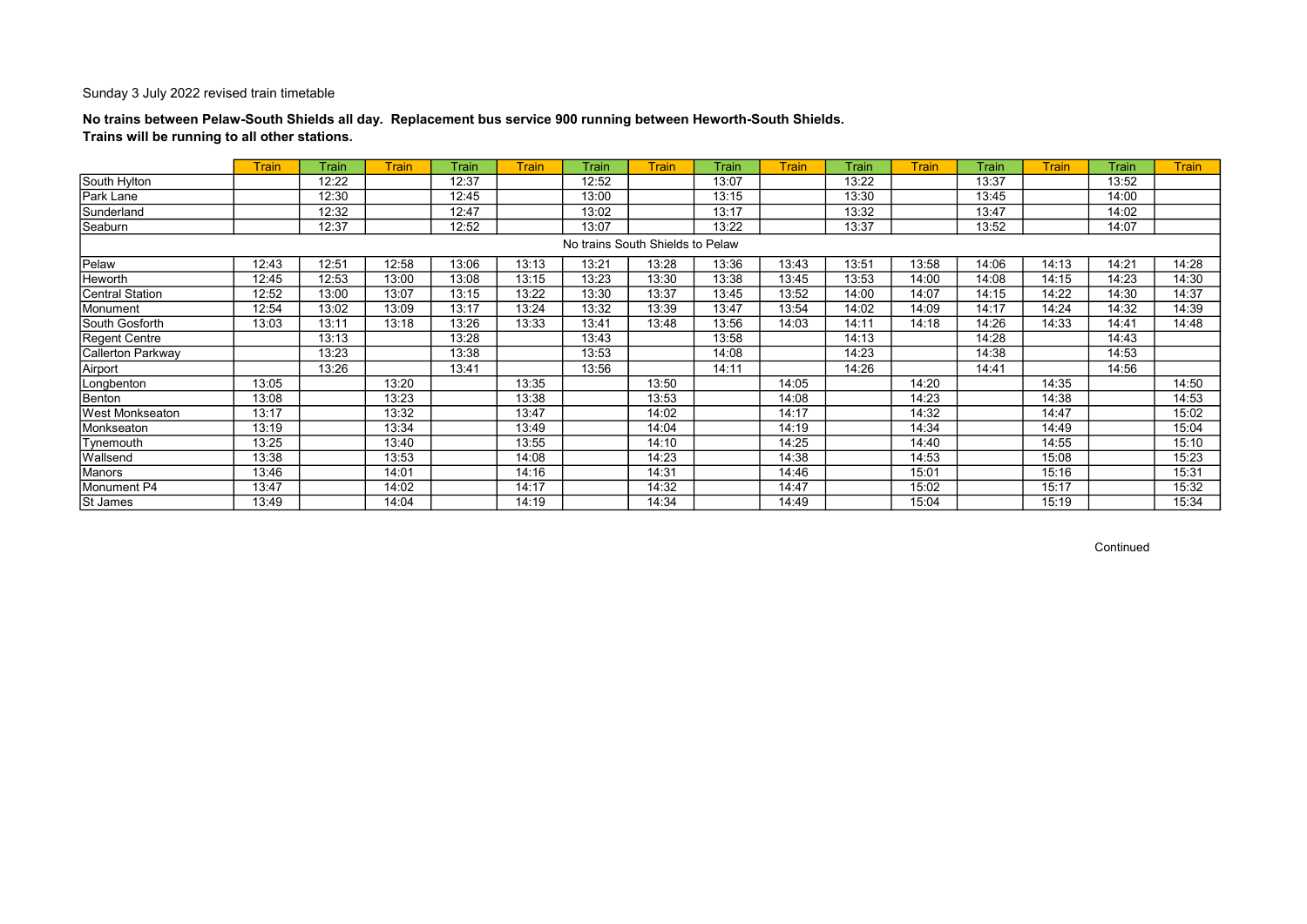## No trains between Pelaw-South Shields all day. Replacement bus service 900 running between Heworth-South Shields. Trains will be running to all other stations.

|                        | Train | <b>Train</b> | <b>Train</b> | <b>Train</b> | Train | <b>Train</b> | Train                            | Train | Train | <b>Train</b> | Train | <b>Train</b> | Train | <b>Train</b> | Train |
|------------------------|-------|--------------|--------------|--------------|-------|--------------|----------------------------------|-------|-------|--------------|-------|--------------|-------|--------------|-------|
| South Hylton           | 14:07 |              | 14:22        |              | 14:37 |              | 14:52                            |       | 15:07 |              | 15:22 |              | 15:37 |              | 15:52 |
| Park Lane              | 14:15 |              | 14:30        |              | 14:45 |              | 15:00                            |       | 15:15 |              | 15:30 |              | 15:45 |              | 16:00 |
| Sunderland             | 14:17 |              | 14:32        |              | 14:47 |              | 15:02                            |       | 15:17 |              | 15:32 |              | 15:47 |              | 16:02 |
| Seaburn                | 14:22 |              | 14:37        |              | 14:52 |              | 15:07                            |       | 15:22 |              | 15:37 |              | 15:52 |              | 16:07 |
|                        |       |              |              |              |       |              | No trains South Shields to Pelaw |       |       |              |       |              |       |              |       |
| Pelaw                  | 14:36 | 14:43        | 14:51        | 14:58        | 15:06 | 15:13        | 15:21                            | 15:28 | 15:36 | 15:43        | 15:51 | 15:58        | 16:06 | 16:13        | 16:21 |
| Heworth                | 14:38 | 14:45        | 14:53        | 15:00        | 15:08 | 15:15        | 15:23                            | 15:30 | 15:38 | 15:45        | 15:53 | 16:00        | 16:08 | 16:15        | 16:23 |
| <b>Central Station</b> | 14:45 | 14:52        | 15:00        | 15:07        | 15:15 | 15:22        | 15:30                            | 15:37 | 15:45 | 15:52        | 16:00 | 16:07        | 16:15 | 16:22        | 16:30 |
| Monument               | 14:47 | 14:54        | 15:02        | 15:09        | 15:17 | 15:24        | 15:32                            | 15:39 | 15:47 | 15:54        | 16:02 | 16:09        | 16:17 | 16:24        | 16:32 |
| South Gosforth         | 14:56 | 15:03        | 15:11        | 15:18        | 15:26 | 15:33        | 15:41                            | 15:48 | 15:56 | 16:03        | 16:11 | 16:18        | 16:26 | 16:33        | 16:41 |
| Regent Centre          | 14:58 |              | 15:13        |              | 15:28 |              | 15:43                            |       | 15:58 |              | 16:13 |              | 16:28 |              | 16:43 |
| Callerton Parkway      | 15:08 |              | 15:23        |              | 15:38 |              | 15:53                            |       | 16:08 |              | 16:23 |              | 16:38 |              | 16:53 |
| Airport                | 15:11 |              | 15:26        |              | 15:41 |              | 15:56                            |       | 16:11 |              | 16:26 |              | 16:41 |              | 16:56 |
| Longbenton             |       | 15:05        |              | 15:20        |       | 15:35        |                                  | 15:50 |       | 16:05        |       | 16:20        |       | 16:35        |       |
| Benton                 |       | 15:08        |              | 15:23        |       | 15:38        |                                  | 15:53 |       | 16:08        |       | 16:23        |       | 16:38        |       |
| West Monkseaton        |       | 15:17        |              | 15:32        |       | 15:47        |                                  | 16:02 |       | 16:17        |       | 16:32        |       | 16:47        |       |
| Monkseaton             |       | 15:19        |              | 15:34        |       | 15:49        |                                  | 16:04 |       | 16:19        |       | 16:34        |       | 16:49        |       |
| Tynemouth              |       | 15:25        |              | 15:40        |       | 15:55        |                                  | 16:10 |       | 16:25        |       | 16:40        |       | 16:55        |       |
| Wallsend               |       | 15:38        |              | 15:53        |       | 16:08        |                                  | 16:23 |       | 16:38        |       | 16:53        |       | 17:08        |       |
| Manors                 |       | 15:46        |              | 16:01        |       | 16:16        |                                  | 16:31 |       | 16:46        |       | 17:01        |       | 17:16        |       |
| Monument P4            |       | 15:47        |              | 16:02        |       | 16:17        |                                  | 16:32 |       | 16:47        |       | 17:02        |       | 17:17        |       |
| St James               |       | 15:49        |              | 16:04        |       | 16:19        |                                  | 16:34 |       | 16:49        |       | 17:04        |       | 17:19        |       |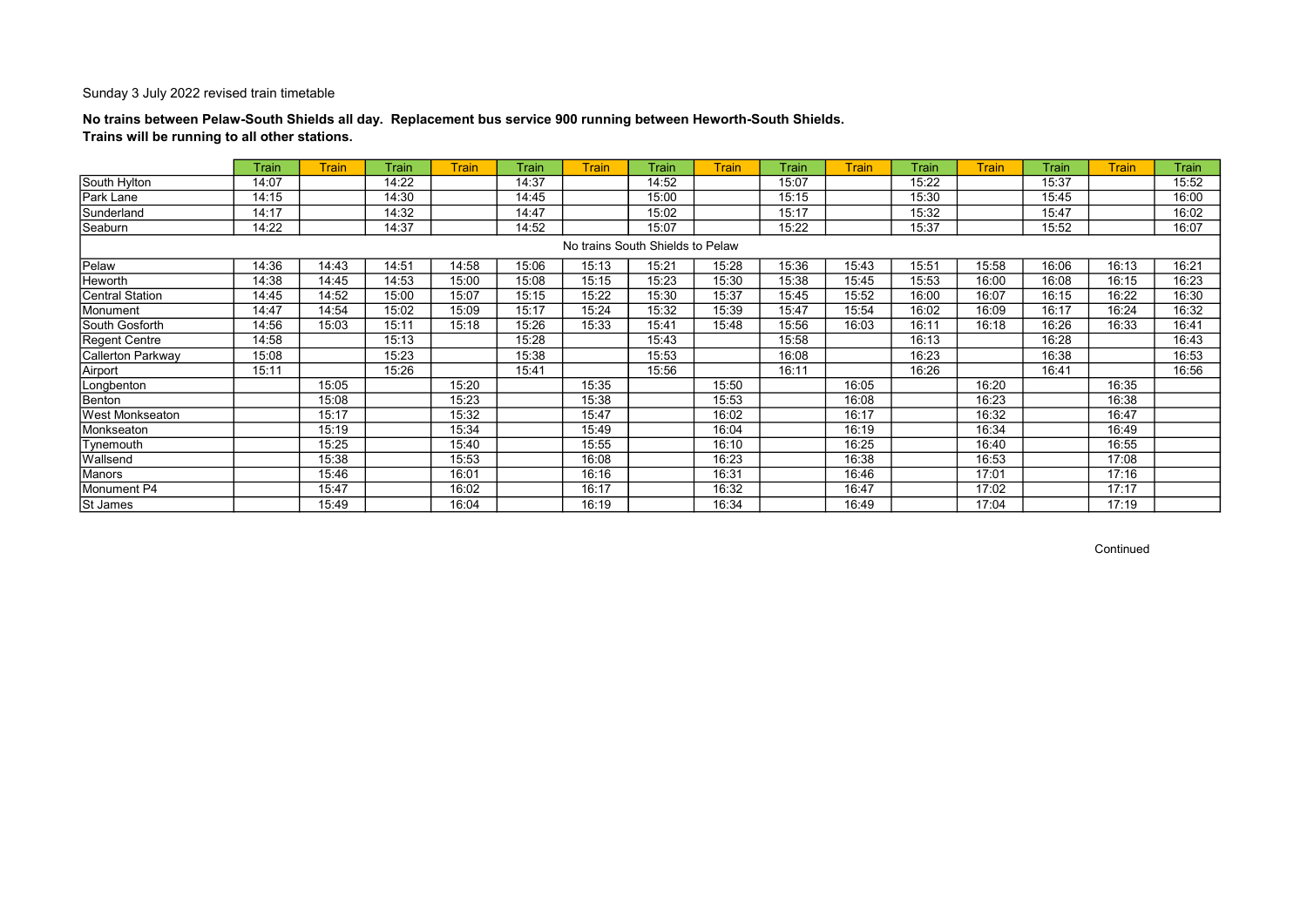## No trains between Pelaw-South Shields all day. Replacement bus service 900 running between Heworth-South Shields. Trains will be running to all other stations.

|                        | <b>Train</b> | Train | <b>Train</b> | Train | <b>Train</b> | Train                            | <b>Train</b> | Train | <b>Train</b> | Train | <b>Train</b> | Train | <b>Train</b> | Train | <b>Train</b> |
|------------------------|--------------|-------|--------------|-------|--------------|----------------------------------|--------------|-------|--------------|-------|--------------|-------|--------------|-------|--------------|
| South Hylton           |              | 16:07 |              | 16:22 |              | 16:37                            |              | 16:52 |              | 17:07 |              | 17:22 |              | 17:37 |              |
| Park Lane              |              | 16:15 |              | 16:30 |              | 16:45                            |              | 17:00 |              | 17:15 |              | 17:30 |              | 17:45 |              |
| Sunderland             |              | 16:17 |              | 16:32 |              | 16:47                            |              | 17:02 |              | 17:17 |              | 17:33 |              | 17:47 |              |
| Seaburn                |              | 16:22 |              | 16:37 |              | 16:52                            |              | 17:07 |              | 17:22 |              | 17:38 |              | 17:52 |              |
|                        |              |       |              |       |              | No trains South Shields to Pelaw |              |       |              |       |              |       |              |       |              |
| Pelaw                  | 16:28        | 16:36 | 16:43        | 16:51 | 16:58        | 17:06                            | 17:13        | 17:21 | 17:28        | 17:36 | 17:43        | 17:51 | 17:58        | 18:06 | 18:13        |
| Heworth                | 16:30        | 16:38 | 16:45        | 16:53 | 17:00        | 17:08                            | 17:15        | 17:23 | 17:30        | 17:38 | 17:45        | 17:53 | 18:00        | 18:08 | 18:15        |
| <b>Central Station</b> | 16:37        | 16:45 | 16:52        | 17:00 | 17:07        | 17:15                            | 17:22        | 17:30 | 17:37        | 17:45 | 17:52        | 18:00 | 18:07        | 18:15 | 18:22        |
| Monument               | 16:39        | 16:47 | 16:54        | 17:02 | 17:09        | 17:17                            | 17:24        | 17:32 | 17:39        | 17:47 | 17:54        | 18:02 | 18:09        | 18:17 | 18:24        |
| South Gosforth         | 16:48        | 16:56 | 17:03        | 17:11 | 17:18        | 17:26                            | 17:33        | 17:41 | 17:48        | 17:56 | 18:03        | 18:11 | 18:18        | 18:26 | 18:33        |
| Regent Centre          |              | 16:58 |              | 17:13 |              | 17:28                            |              | 17:43 |              | 17:58 |              | 18:13 |              | 18:28 |              |
| Callerton Parkway      |              | 17:08 |              | 17:23 |              | 17:38                            |              | 17:53 |              | 18:08 |              | 18:23 |              | 18:38 |              |
| Airport                |              | 17:11 |              | 17:26 |              | 17:41                            |              | 17:56 |              | 18:11 |              | 18:26 |              | 18:41 |              |
| Longbenton             | 16:50        |       | 17:05        |       | 17:20        |                                  | 17:35        |       | 17:50        |       | 18:05        |       | 18:20        |       | 18:35        |
| Benton                 | 16:53        |       | 17:08        |       | 17:23        |                                  | 17:38        |       | 17:53        |       | 18:08        |       | 18:23        |       | 18:38        |
| West Monkseaton        | 17:02        |       | 17:17        |       | 17:32        |                                  | 17:47        |       | 18:02        |       | 18:17        |       | 18:32        |       | 18:47        |
| Monkseaton             | 17:04        |       | 17:19        |       | 17:34        |                                  | 17:49        |       | 18:04        |       | 18:19        |       | 18:34        |       | 18:49        |
| Tynemouth              | 17:10        |       | 17:25        |       | 17:40        |                                  | 17:55        |       | 18:10        |       | 18:25        |       | 18:40        |       | 18:55        |
| Wallsend               | 17:23        |       | 17:38        |       | 17:53        |                                  | 18:08        |       | 18:23        |       | 18:38        |       | 18:53        |       | 19:08        |
| Manors                 | 17:31        |       | 17:46        |       | 18:01        |                                  | 18:16        |       | 18:31        |       | 18:46        |       | 19:01        |       | 19:16        |
| Monument P4            | 17:32        |       | 17:47        |       | 18:02        |                                  | 18:17        |       | 18:32        |       | 18:47        |       | 19:02        |       | 19:17        |
| St James               | 17:34        |       | 17:49        |       | 18:04        |                                  | 18:19        |       | 18:34        |       | 18:49        |       | 19:04        |       | 19:19        |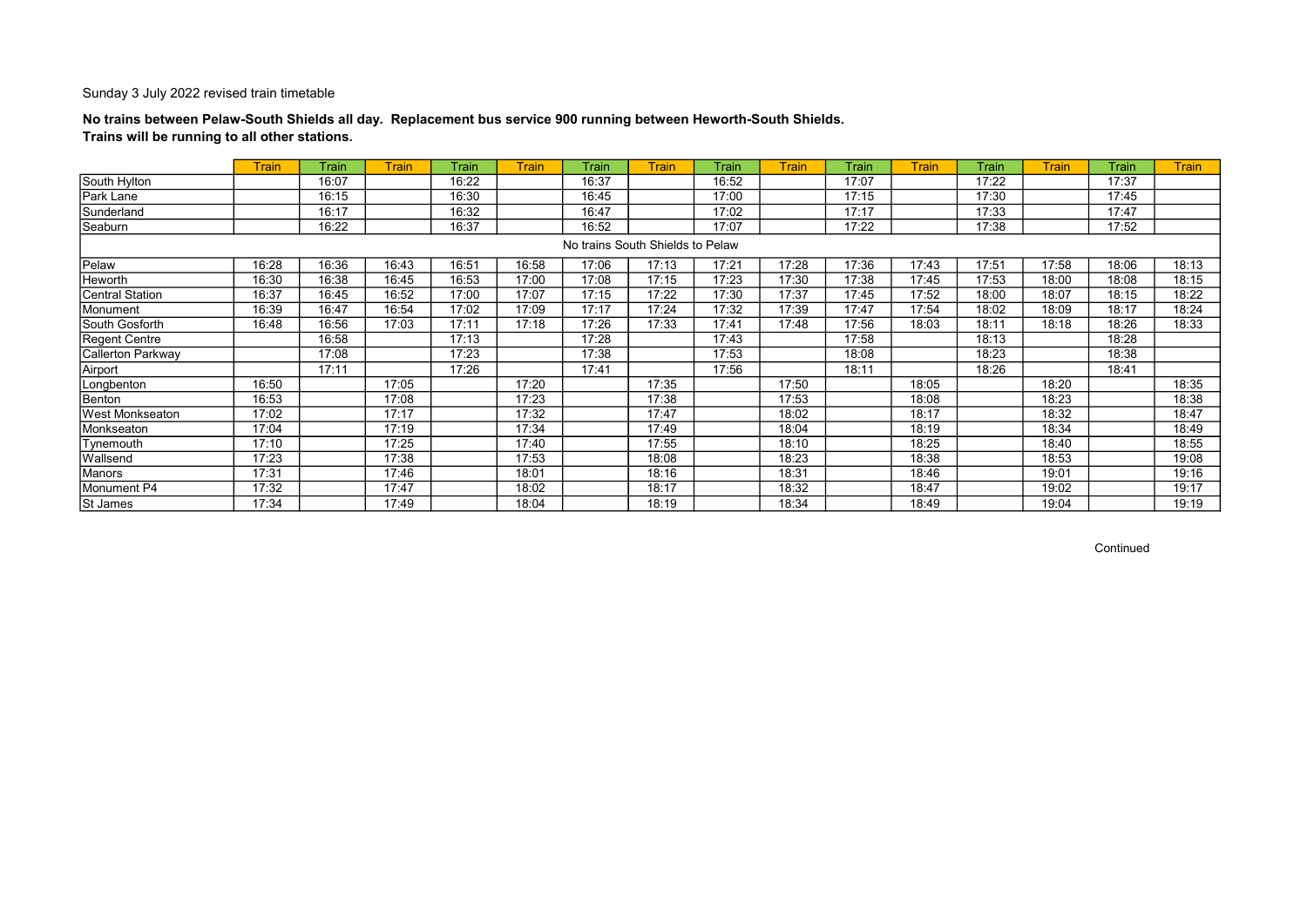## No trains between Pelaw-South Shields all day. Replacement bus service 900 running between Heworth-South Shields. Trains will be running to all other stations.

|                        | Train | Train | Train | <b>Train</b> | Train | <b>Train</b> | Train                            | Train | Train | <b>Train</b> | Train | <b>Train</b> | Train | <b>Train</b> | Train |
|------------------------|-------|-------|-------|--------------|-------|--------------|----------------------------------|-------|-------|--------------|-------|--------------|-------|--------------|-------|
| South Hylton           | 17:52 |       | 18:07 |              | 18:22 |              | 18:37                            |       | 18:52 |              | 19:07 |              | 19:22 |              | 19:37 |
| Park Lane              | 18:00 |       | 18:15 |              | 18:30 |              | 18:45                            |       | 19:00 |              | 19:15 |              | 19:30 |              | 19:45 |
| Sunderland             | 18:02 |       | 18:17 |              | 18:32 |              | 18:47                            |       | 19:02 |              | 19:17 |              | 19:32 |              | 19:47 |
| Seaburn                | 18:07 |       | 18:22 |              | 18:37 |              | 18:52                            |       | 19:07 |              | 19:22 |              | 19:37 |              | 19:52 |
|                        |       |       |       |              |       |              | No trains South Shields to Pelaw |       |       |              |       |              |       |              |       |
| Pelaw                  | 18:21 | 18:28 | 18:36 | 18:43        | 18:51 | 18:58        | 19:06                            | 19:13 | 19:21 | 19:28        | 19:36 | 19:43        | 19:51 | 19:58        | 20:06 |
| Heworth                | 18:23 | 18:30 | 18:38 | 18:45        | 18:53 | 19:00        | 19:08                            | 19:15 | 19:23 | 19:30        | 19:38 | 19:45        | 19:53 | 20:00        | 20:08 |
| <b>Central Station</b> | 18:30 | 18:37 | 18:45 | 18:52        | 19:00 | 19:07        | 19:15                            | 19:22 | 19:30 | 19:37        | 19:45 | 19:52        | 20:00 | 20:07        | 20:15 |
| Monument               | 18:32 | 18:39 | 18:47 | 18:54        | 19:02 | 19:09        | 19:17                            | 19:24 | 19:32 | 19:39        | 19:47 | 19:54        | 20:02 | 20:09        | 20:17 |
| South Gosforth         | 18:41 | 18:48 | 18:56 | 19:03        | 19:11 | 19:18        | 19:26                            | 19:33 | 19:41 | 19:48        | 19:56 | 20:03        | 20:11 | 20:18        | 20:26 |
| <b>Regent Centre</b>   | 18:43 |       | 18:58 |              | 19:13 |              | 19:28                            |       | 19:43 |              | 19:58 |              | 20:13 |              | 20:28 |
| Callerton Parkway      | 18:53 |       | 19:08 |              | 19:23 |              | 19:38                            |       | 19:53 |              | 20:08 |              | 20:23 |              | 20:38 |
| Airport                | 18:56 |       | 19:11 |              | 19:26 |              | 19:41                            |       | 19:56 |              | 20:11 |              | 20:26 |              | 20:41 |
| Longbenton             |       | 18:50 |       | 19:05        |       | 19:20        |                                  | 19:35 |       | 19:50        |       | 20:05        |       | 20:20        |       |
| Benton                 |       | 18:53 |       | 19:08        |       | 19:23        |                                  | 19:38 |       | 19:53        |       | 20:08        |       | 20:23        |       |
| West Monkseaton        |       | 19:02 |       | 19:17        |       | 19:32        |                                  | 19:47 |       | 20:02        |       | 20:17        |       | 20:32        |       |
| Monkseaton             |       | 19:04 |       | 19:19        |       | 19:34        |                                  | 19:49 |       | 20:04        |       | 20:19        |       | 20:34        |       |
| Tynemouth              |       | 19:10 |       | 19:25        |       | 19:40        |                                  | 19:55 |       | 20:10        |       | 20:25        |       | 20:40        |       |
| Wallsend               |       | 19:23 |       | 19:38        |       | 19:53        |                                  | 20:08 |       | 20:23        |       | 20:38        |       | 20:53        |       |
| Manors                 |       | 19:31 |       | 19:46        |       | 20:01        |                                  | 20:16 |       | 20:31        |       | 20:46        |       | 21:01        |       |
| Monument P4            |       | 19:32 |       | 19:47        |       | 20:02        |                                  | 20:17 |       | 20:32        |       | 20:47        |       | 21:02        |       |
| St James               |       | 19:34 |       | 19:49        |       | 20:04        |                                  | 20:19 |       | 20:34        |       | 20:49        |       | 21:04        |       |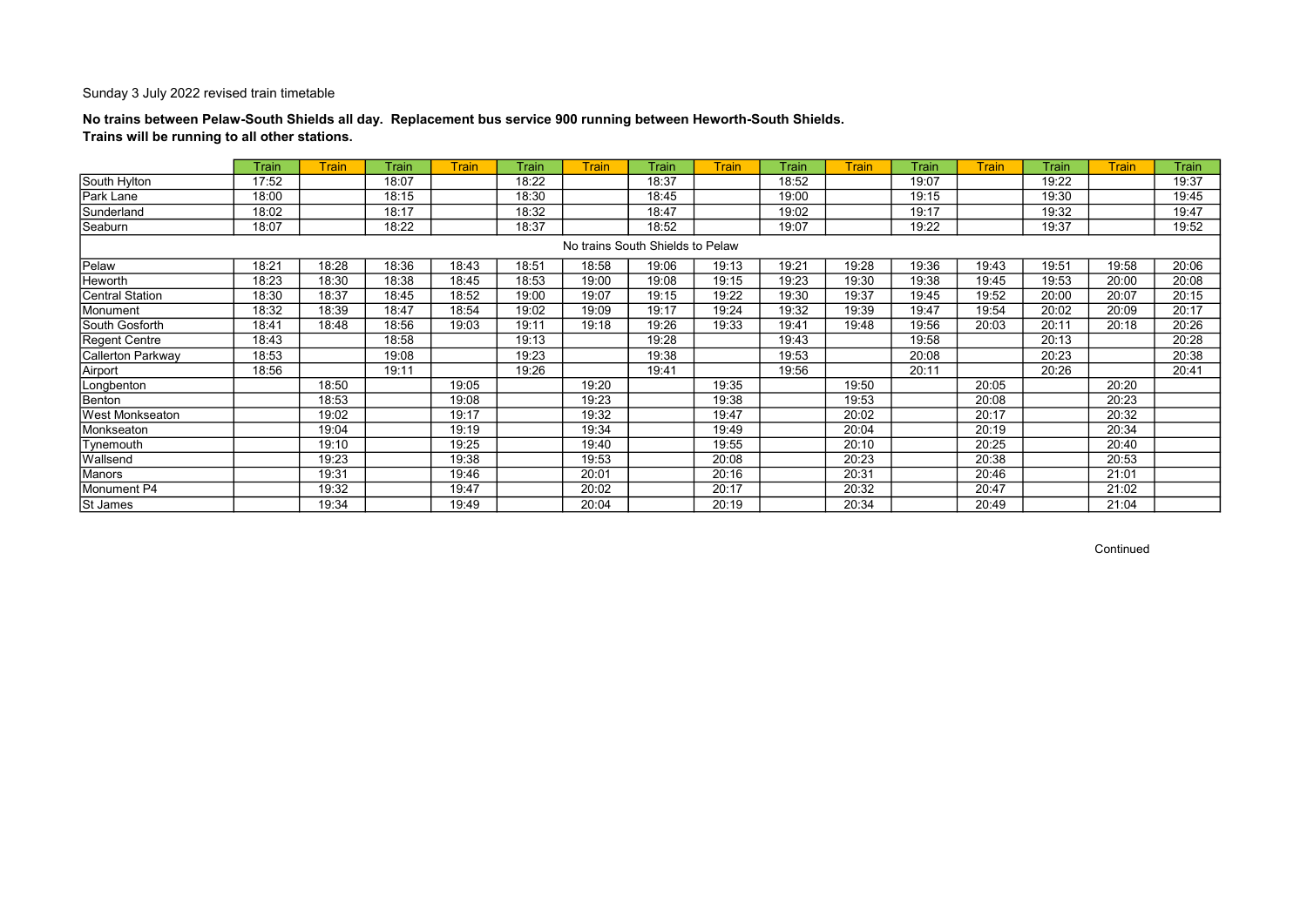## No trains between Pelaw-South Shields all day. Replacement bus service 900 running between Heworth-South Shields. Trains will be running to all other stations.

|                          | <b>Train</b> | Train | Train | Train | <b>Train</b> | <b>Train</b>                     | <b>Train</b> | Train | Train | Train | <b>Train</b> | Train | Train | Train | <b>Train</b> |
|--------------------------|--------------|-------|-------|-------|--------------|----------------------------------|--------------|-------|-------|-------|--------------|-------|-------|-------|--------------|
| South Hylton             |              | 19:52 |       | 20:07 |              | 20:22                            |              | 20:37 |       | 20:52 |              | 21:07 |       | 21:22 |              |
| Park Lane                |              | 20:00 |       | 20:15 |              | 20:30                            |              | 20:45 |       | 21:00 |              | 21:15 |       | 21:30 |              |
| Sunderland               |              | 20:02 |       | 20:17 |              | 20:33                            |              | 20:47 |       | 21:02 |              | 21:17 |       | 21:32 |              |
| Seaburn                  |              | 20:07 |       | 20:22 |              | 20:38                            |              | 20:52 |       | 21:07 |              | 21:22 |       | 21:37 |              |
|                          |              |       |       |       |              | No trains South Shields to Pelaw |              |       |       |       |              |       |       |       |              |
| Pelaw                    | 20:13        | 20:21 | 20:28 | 20:36 | 20:43        | 20:51                            | 20:58        | 21:06 | 21:13 | 21:21 | 21:28        | 21:36 | 21:43 | 21:51 | 21:58        |
| Heworth                  | 20:15        | 20:23 | 20:30 | 20:38 | 20:45        | 20:53                            | 21:00        | 21:08 | 21:15 | 21:23 | 21:30        | 21:38 | 21:45 | 21:53 | 22:00        |
| <b>Central Station</b>   | 20:22        | 20:30 | 20:37 | 20:45 | 20:52        | 21:00                            | 21:07        | 21:15 | 21:22 | 21:30 | 21:37        | 21:45 | 21:52 | 22:00 | 22:07        |
| Monument                 | 20:24        | 20:32 | 20:39 | 20:47 | 20:54        | 21:02                            | 21:09        | 21:17 | 21:24 | 21:32 | 21:39        | 21:47 | 21:54 | 22:02 | 22:09        |
| South Gosforth           | 20:33        | 20:41 | 20:48 | 20:56 | 21:03        | 21:11                            | 21:18        | 21:26 | 21:33 | 21:41 | 21:48        | 21:56 | 22:03 | 22:11 | 22:18        |
| Regent Centre            |              | 20:43 |       | 20:58 |              | 21:13                            |              | 21:28 |       | 21:43 |              | 21:58 |       | 22:13 |              |
| <b>Callerton Parkway</b> |              | 20:53 |       | 21:08 |              | 21:23                            |              | 21:38 |       | 21:53 |              | 22:08 |       | 22:23 |              |
| Airport                  |              | 20:56 |       | 21:11 |              | 21:26                            |              | 21:41 |       | 21:56 |              | 22:11 |       | 22:26 |              |
| Longbenton               | 20:35        |       | 20:50 |       | 21:05        |                                  | 21:20        |       | 21:35 |       | 21:50        |       | 22:05 |       | 22:20        |
| Benton                   | 20:38        |       | 20:53 |       | 21:08        |                                  | 21:23        |       | 21:38 |       | 21:53        |       | 22:08 |       | 22:23        |
| <b>West Monkseaton</b>   | 20:47        |       | 21:02 |       | 21:17        |                                  | 21:32        |       | 21:47 |       | 22:02        |       | 22:17 |       | 22:32        |
| Monkseaton               | 20:49        |       | 21:04 |       | 21:19        |                                  | 21:34        |       | 21:49 |       | 22:04        |       | 22:19 |       | 22:34        |
| Tynemouth                | 20:55        |       | 21:10 |       | 21:25        |                                  | 21:40        |       | 21:55 |       | 22:10        |       | 22:25 |       | 22:40        |
| Wallsend                 | 21:08        |       | 21:23 |       | 21:38        |                                  | 21:53        |       | 22:08 |       | 22:23        |       | 22:38 |       | 22:53        |
| Manors                   | 21:16        |       | 21:31 |       | 21:46        |                                  | 22:01        |       | 22:16 |       | 22:31        |       | 22:46 |       | 23:01        |
| Monument P4              | 21:17        |       | 21:32 |       | 21:47        |                                  | 22:02        |       | 22:17 |       | 22:32        |       | 22:47 |       | 23:02        |
| St James                 | 21:19        |       | 21:34 |       | 21:49        |                                  | 22:04        |       | 22:19 |       | 22:34        |       | 22:49 |       | 23:04        |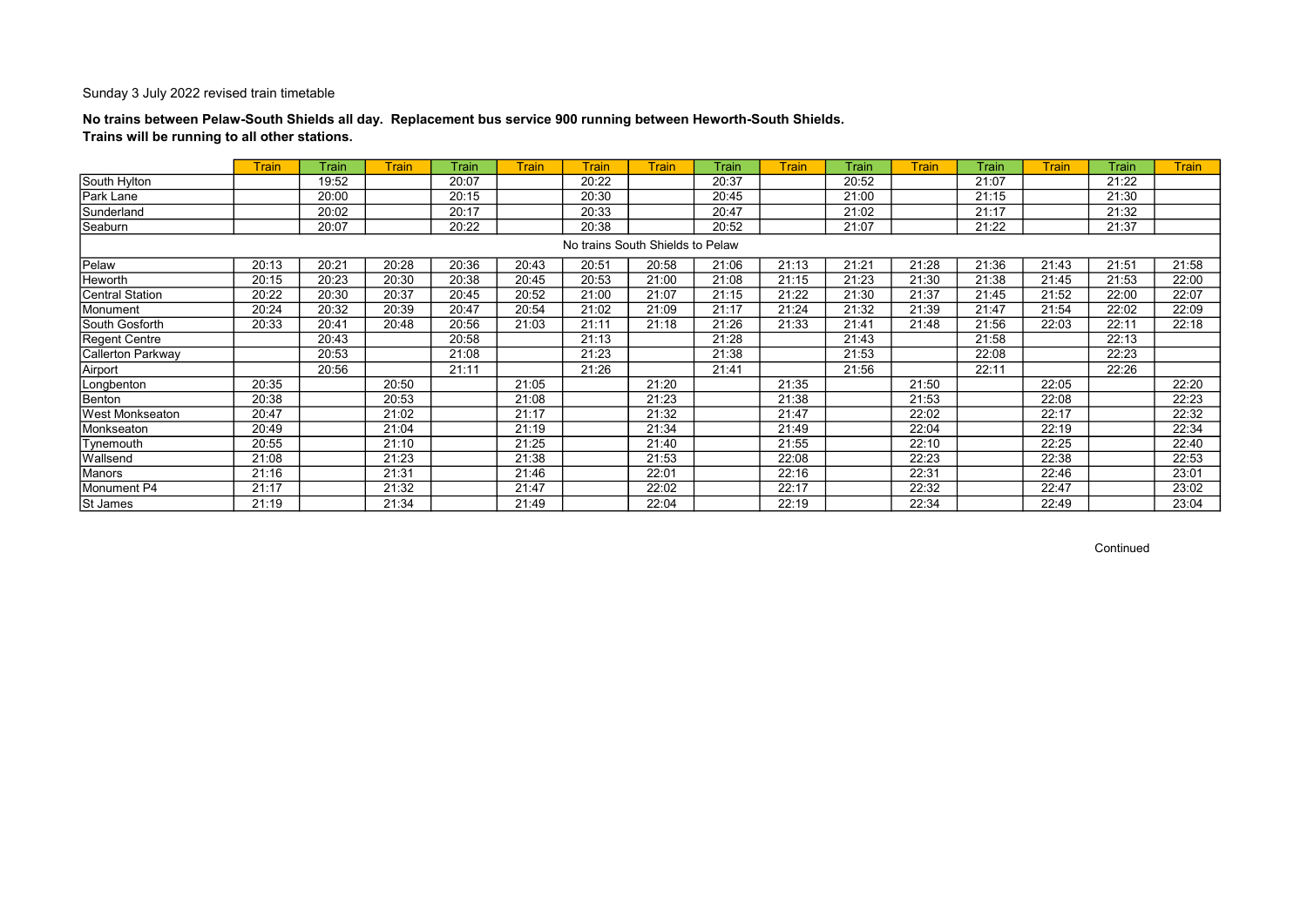## No trains between Pelaw-South Shields all day. Replacement bus service 900 running between Heworth-South Shields. Trains will be running to all other stations.

|                   | Train | <b>Train</b> | Train | <b>Train</b> | Train | <b>Train</b>                     | Train | <b>Train</b> | Train | <b>Train</b> | Train | <b>Train</b> | Train | <b>Train</b> | Train |
|-------------------|-------|--------------|-------|--------------|-------|----------------------------------|-------|--------------|-------|--------------|-------|--------------|-------|--------------|-------|
| South Hylton      | 21:37 |              | 21:52 |              | 22:07 |                                  | 22:22 |              | 22:37 |              | 22:52 |              | 23:07 |              | 23:17 |
| Park Lane         | 21:45 |              | 22:00 |              | 22:15 |                                  | 22:30 |              | 22:45 |              | 23:00 |              | 23:15 |              | 23:25 |
| Sunderland        | 21:47 |              | 22:02 |              | 22:17 |                                  | 22:32 |              | 22:47 |              | 23:02 |              | 23:17 |              | 23:27 |
| Seaburn           | 21:52 |              | 22:07 |              | 22:22 |                                  | 22:37 |              | 22:52 |              | 23:07 |              | 23:22 |              | 23:32 |
|                   |       |              |       |              |       | No trains South Shields to Pelaw |       |              |       |              |       |              |       |              |       |
| Pelaw             | 22:06 | 22:13        | 22:21 | 22:28        | 22:36 | 22:43                            | 22:51 | 22:58        | 23:06 | 23:13        | 23:21 | 23:28        | 23:35 | 23:43        | 23:46 |
| Heworth           | 22:08 | 22:15        | 22:23 | 22:30        | 22:38 | 22:45                            | 22:53 | 23:00        | 23:08 | 23:15        | 23:23 | 23:30        | 23:37 | 23:45        | 23:48 |
| Central Station   | 22:15 | 22:22        | 22:30 | 22:37        | 22:45 | 22:52                            | 23:00 | 23:07        | 23:15 | 23:22        | 23:30 | 23:37        | 23:45 | 23:52        | 23:55 |
| Monument          | 22:17 | 22:24        | 22:32 | 22:39        | 22:47 | 22:54                            | 23:02 | 23:09        | 23:17 | 23:24        | 23:32 | 23:39        | 23:46 | 23:54        | 23:57 |
| South Gosforth    | 22:26 | 22:33        | 22:41 | 22:48        | 22:56 | 23:03                            | 23:11 | 23:18        | 23:26 | 23:33        | 23:41 | 23:48        | 23:55 | 00:03        | 00:06 |
| Regent Centre     | 22:28 |              | 22:43 |              | 22:58 |                                  | 23:13 |              | 23:28 |              | 23:43 |              | 23:58 |              |       |
| Callerton Parkway | 22:38 |              | 22:53 |              | 23:08 |                                  | 23:23 |              | 23:38 |              | 23:53 |              |       |              |       |
| Airport           | 22:41 |              | 22:56 |              | 23:11 |                                  | 23:26 |              | 23:41 |              | 23:56 |              |       |              |       |
| Longbenton        |       | 22:35        |       | 22:50        |       | 23:05                            |       | 23:20        |       | 23:35        |       | 23:50        |       | 00:05        |       |
| Benton            |       | 22:38        |       | 22:53        |       | 23:08                            |       | 23:23        |       | 23:38        |       | 23:53        |       | 00:08        |       |
| West Monkseaton   |       | 22:47        |       | 23:02        |       | 23:17                            |       | 23:32        |       | 23:47        |       | 00:02        |       |              |       |
| Monkseaton        |       | 22:49        |       | 23:04        |       | 23:19                            |       | 23:34        |       | 23:49        |       | 00:04        |       |              |       |
| Tynemouth         |       | 22:55        |       | 23:10        |       | 23:25                            |       | 23:40        |       | 23:55        |       | 00:10        |       |              |       |
| Wallsend          |       | 23:08        |       | 23:23        |       | 23:38                            |       | 23:53        |       | 00:08        |       | 00:23        |       |              |       |
| Manors            |       | 23:16        |       | 23:31        |       | 23:46                            |       | 00:01        |       | 00:16        |       | 00:31        |       |              |       |
| Monument P4       |       | 23:17        |       | 23:32        |       | 23:47                            |       | 00:02        |       | 00:17        |       |              |       |              |       |
| <b>St James</b>   |       | 23:19        |       | 23:34        |       | 23:49                            |       | 00:04        |       |              |       |              |       |              |       |